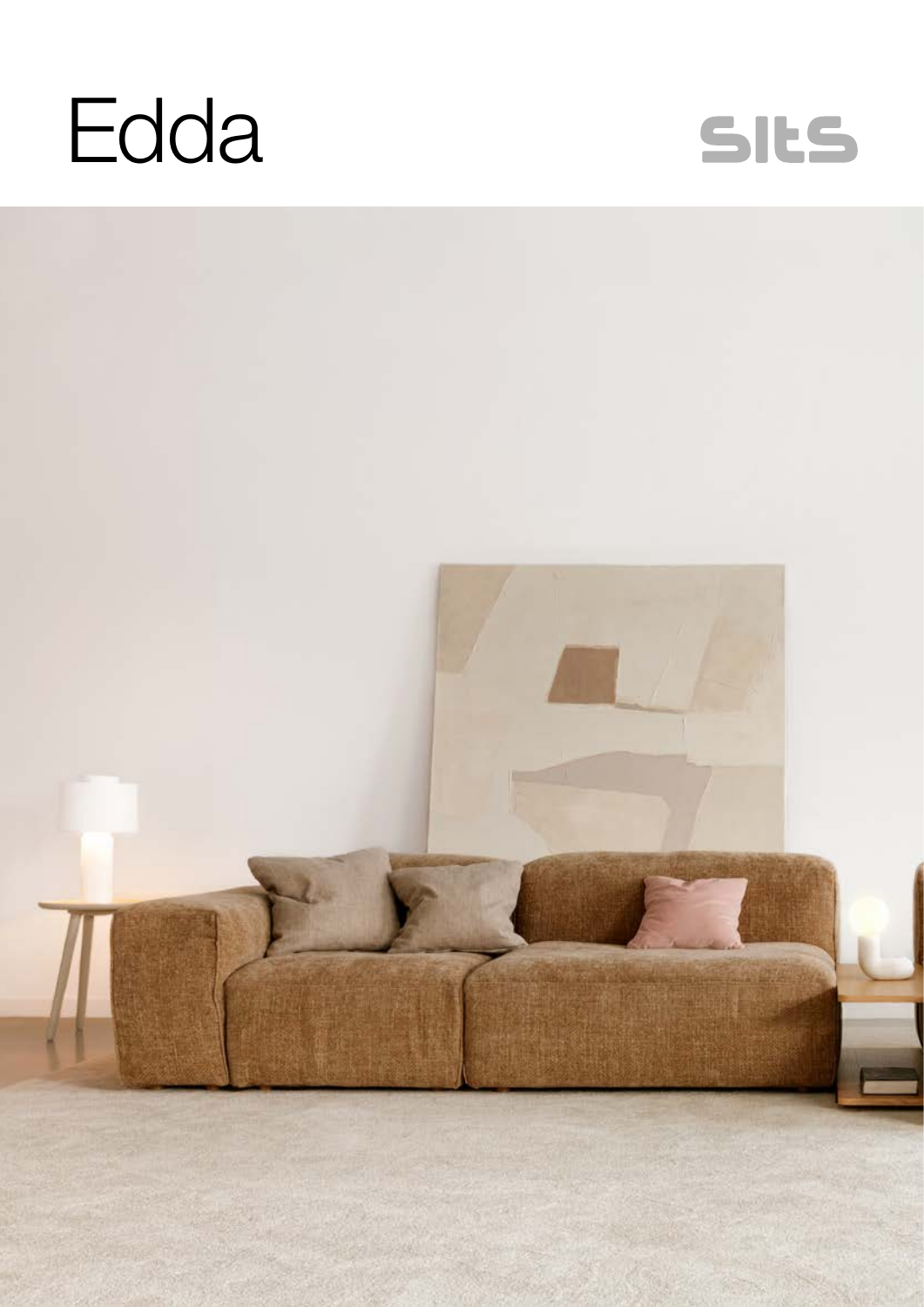

All elements are freestanding.





footstool 114x74 footstool 144x74







element 114x168







element 144x168



bench 144x109 right / or left





set 1 2x element 114x109 + 2x armrest 109x33

set 2 element 114x109 + element 114x168 + 2x armrest 109x33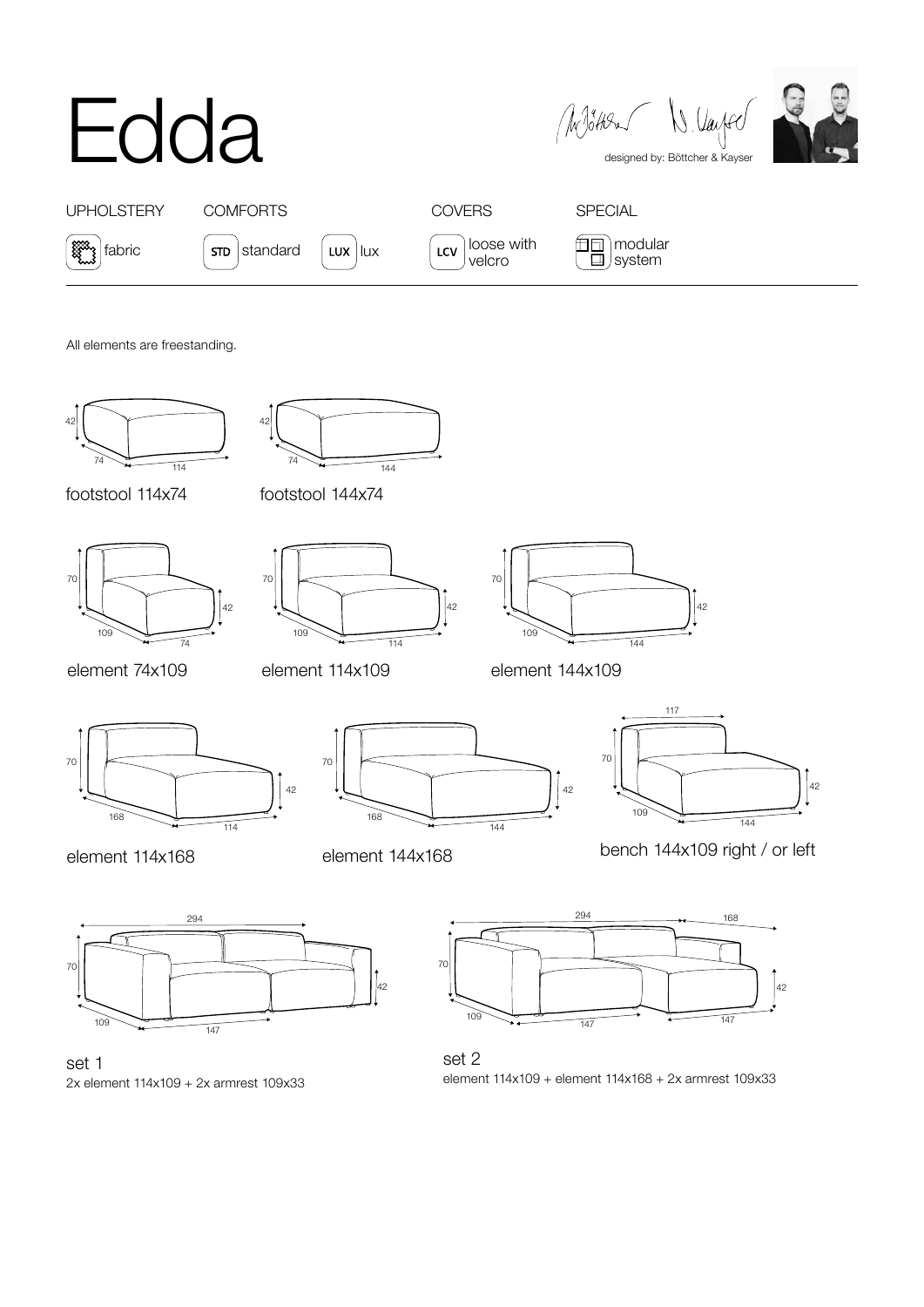

#### set 3

element 144x109 + element 144x168 + 2x armrest 109x33 + coffee table 104x31





element 144x109 + element 144x168 + 2x armrest 109x33

## extra dimensions



depth of seat

### accessories



armrest 109x33



coffee table 104x31



coffee table 104x104

legs



no. 173 wood